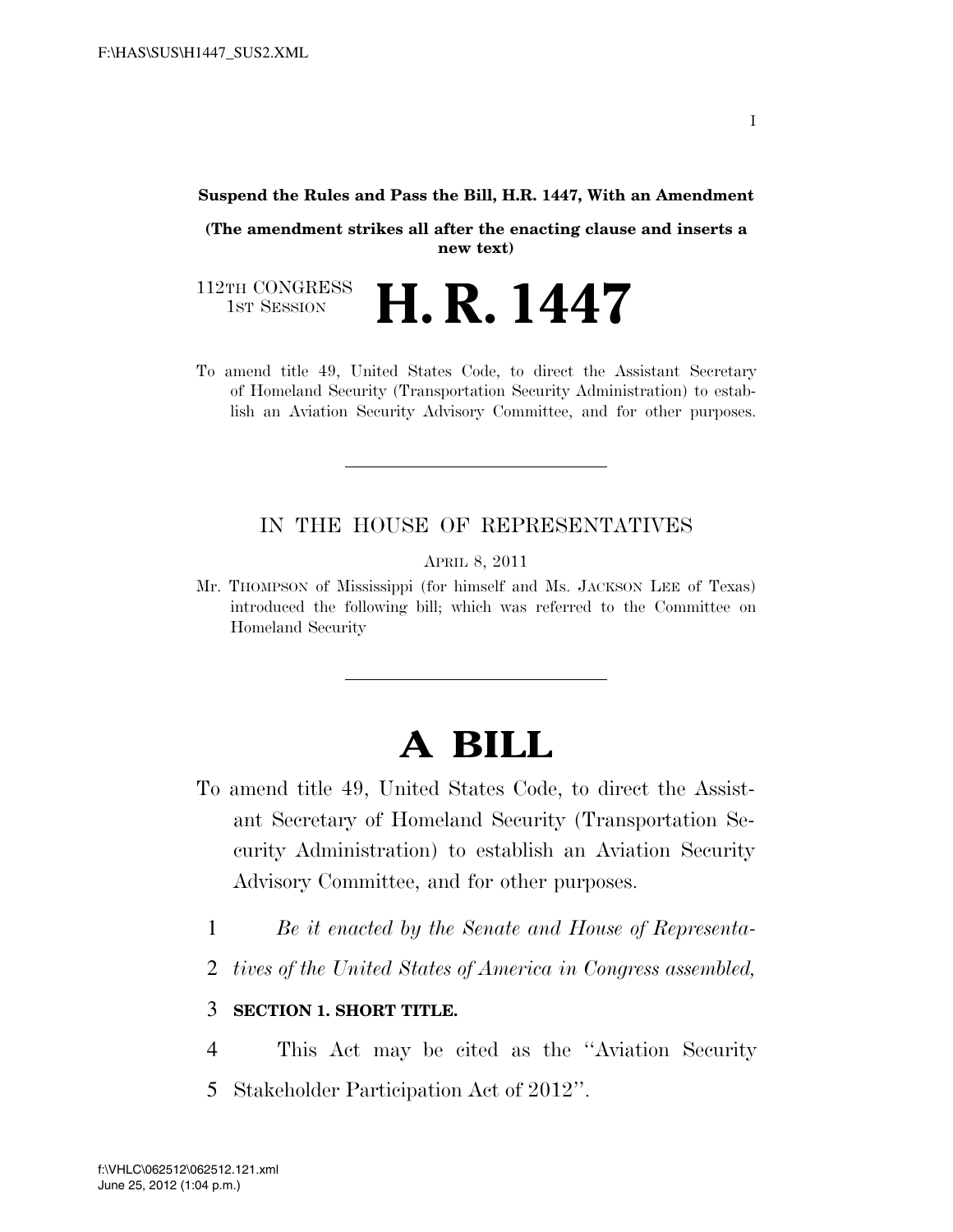### **SEC. 2. AVIATION SECURITY ADVISORY COMMITTEE.**

 (a) IN GENERAL.—Subchapter II of chapter 449 of title 49, United States Code, is amended by adding at the end the following:

## **''§ 44946. Aviation Security Advisory Committee**

 ''(a) ESTABLISHMENT.—The Assistant Secretary shall establish within the Transportation Security Admin- istration an advisory committee to be known as the Avia-tion Security Advisory Committee.

- $10 \qquad$  "(b) DUTIES.—
- 11 "'(1) In GENERAL.—The Advisory Committee shall be consulted by and advise the Assistant Sec- retary on aviation security matters, including the de- velopment and implementation of policies, programs, rulemaking, and security directives pertaining to aviation security.

17 "(2) RECOMMENDATIONS.—

18 "(A) IN GENERAL.—The Advisory Com- mittee shall develop, at the request of the As- sistant Secretary, recommendations for im-provements to aviation security.

22 "(B) RECOMMENDATIONS OF WORKING GROUPS.—Recommendations agreed upon by the working groups established under this sec-tion shall be approved by the Advisory Com-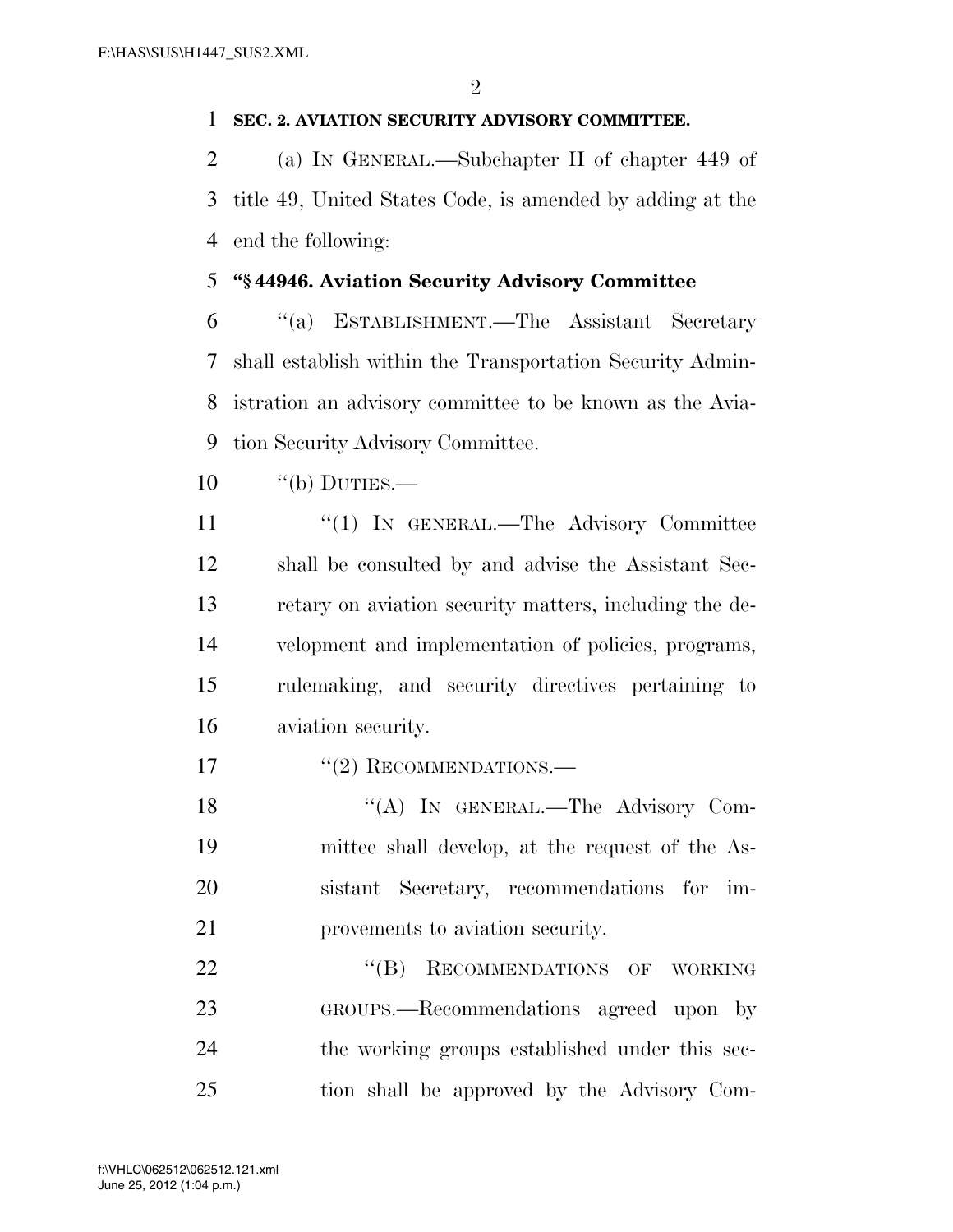| $\mathbf{1}$   | mittee for transmission to the Assistant Sec-          |
|----------------|--------------------------------------------------------|
| $\overline{2}$ | retary.                                                |
| 3              | "(3) PERIODIC REPORTS.—The Advisory Com-               |
| $\overline{4}$ | mittee shall periodically submit to the Assistant Sec- |
| 5              | retary—                                                |
| 6              | $\lq\lq$ reports on matters identified by the          |
| 7              | Assistant Secretary; and                               |
| 8              | $\lq\lq (B)$ reports on other matters identified by    |
| 9              | a majority of the members of the Advisory              |
| 10             | Committee.                                             |
| 11             | "(4) ANNUAL REPORT.—The Advisory Com-                  |
| 12             | mittee shall submit to the Assistant Secretary an an-  |
| 13             | nual report providing information on the activities,   |
| 14             | findings, and recommendations of the Advisory Com-     |
| 15             | mittee, including its working groups, for the pre-     |
| 16             | ceding year.                                           |
| 17             | $``(e)$ MEMBERSHIP.—                                   |
| 18             | $\lq(1)$ APPOINTMENT.—                                 |
| 19             | "(A) IN GENERAL.—Not later than $180$                  |
| 20             | days after the date of enactment of this section,      |
| 21             | the Assistant Secretary shall appoint the mem-         |
| 22             | bers of the Advisory Committee.                        |
| 23             | COMPOSITION.—The membership<br>$\lq\lq (B)$            |
| 24             | shall consist of individuals representing not          |
| 25             | more than 27 member organizations. Each or-            |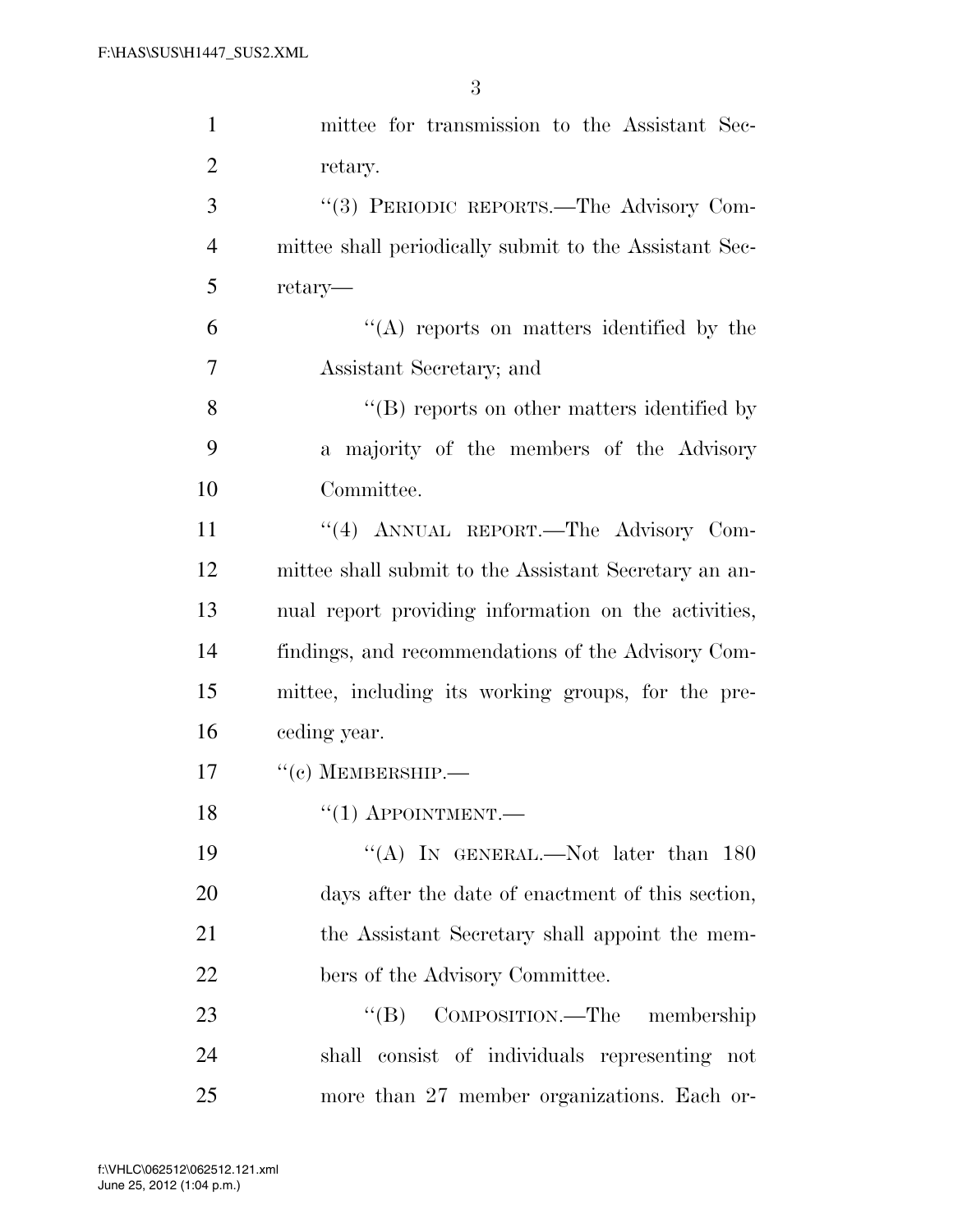| $\mathbf{1}$   | ganization shall be represented by one indi-         |
|----------------|------------------------------------------------------|
| $\overline{2}$ | vidual (or the individual's designee).               |
| 3              | "(C) REPRESENTATION.—The membership                  |
| $\overline{4}$ | shall include representatives of air carriers, all   |
| 5              | cargo air transportation, indirect air carriers,     |
| 6              | labor organizations representing air carrier em-     |
| 7              | ployees, aircraft manufacturers, airport opera-      |
| 8              | tors, general aviation, privacy, the travel indus-   |
| 9              | try, and the aviation technology security indus-     |
| 10             | try, including biometrics.                           |
| 11             | "(2) REMOVAL.—The Assistant Secretary may            |
| 12             | review the participation of a member of the Advisory |
| 13             | Committee and remove the member for cause at any     |
| 14             | time.                                                |
| 15             | "(3) PROHIBITION ON COMPENSATION.—The                |
| 16             | members of the Advisory Committee shall not re-      |
| 17             | ceive pay, allowances, or benefits from the Govern-  |
| 18             | ment by reason of their service on the Advisory      |
| 19             | Committee.                                           |
| 20             | "(4) MEETINGS.—The Assistant Secretary shall         |
| 21             | require the Advisory Committee to meet at least      |
| 22             | semiannually and may convene additional meetings     |
| 23             | as necessary.                                        |

''(d) AIR CARGO SECURITY WORKING GROUP.—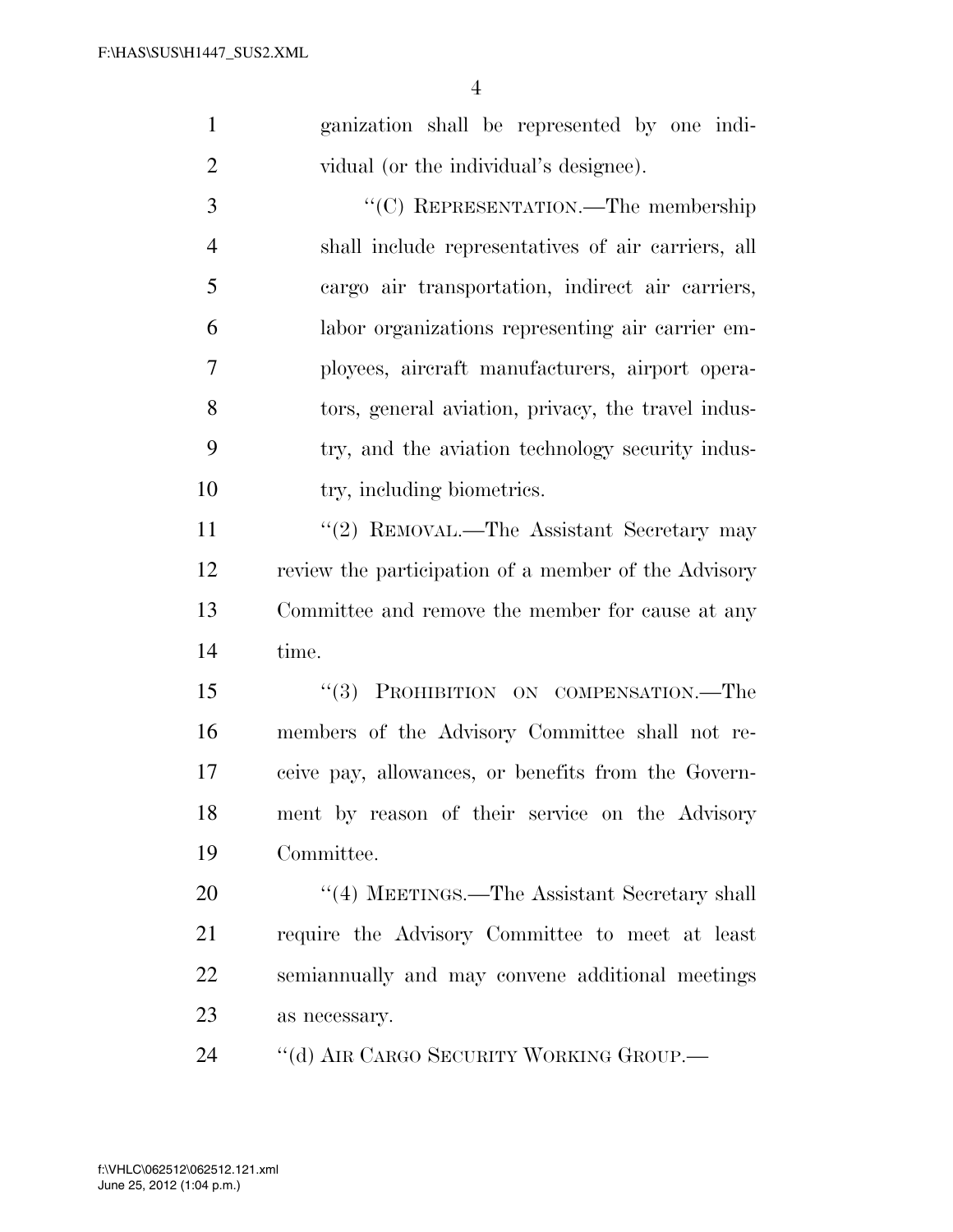1 "(1) IN GENERAL.—The Assistant Secretary shall establish within the Advisory Committee an air cargo security working group to provide rec- ommendations on air cargo security issues, including the implementation of the air cargo security pro- grams established by the Transportation Security Administration to screen air cargo on passenger air- craft and all-cargo aircraft in accordance with estab-lished cargo screening mandates.

 $(2)$  MEETINGS AND REPORTING. The work- ing group shall meet at least quarterly and submit information, including recommendations, regarding air cargo security to the Advisory Committee for in- clusion in the annual report. The submissions shall include recommendations to improve the Administra- tion's cargo security initiatives established to meet 17 the requirements of section  $44901(g)$ .

18 ''(3) MEMBERSHIP.—The working group shall—

20 "(A) include members of the Advisory Committee with expertise in air cargo oper-ations; and

23 "'(B) be cochaired by a Government and industry official.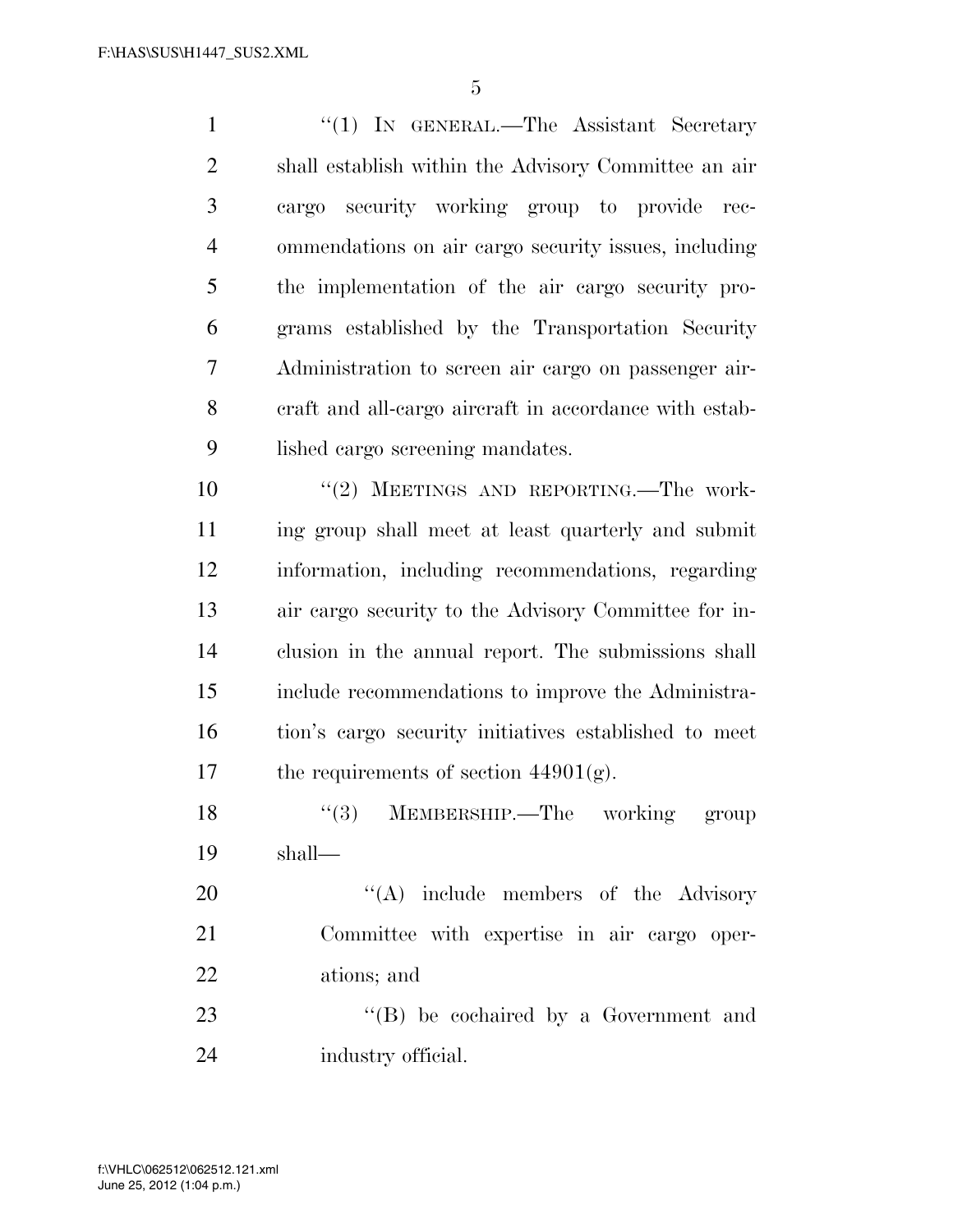''(e) GENERAL AVIATION SECURITY WORKING GROUP.—

 ''(1) IN GENERAL.—The Assistant Secretary shall establish within the Advisory Committee a gen- eral aviation working group to provide recommenda- tions on transportation security issues for general aviation facilities, general aviation aircraft, and heli- copter operations at general aviation and commercial service airports.  $(2)$  MEETINGS AND REPORTING. The work- ing group shall meet at least quarterly and submit information, including recommendations, regarding aviation security at general aviation airports to the

 Advisory Committee for inclusion in the annual re-port.

 ''(3) MEMBERSHIP.—The working group shall—

18 ''(A) include members of the Advisory Committee with expertise in general aviation; and

21 ''(B) be cochaired by a Government and industry official.

23 "'(f) PERIMETER SECURITY WORKING GROUP.

24 "(1) IN GENERAL.—The Assistant Secretary shall establish within the Advisory Committee an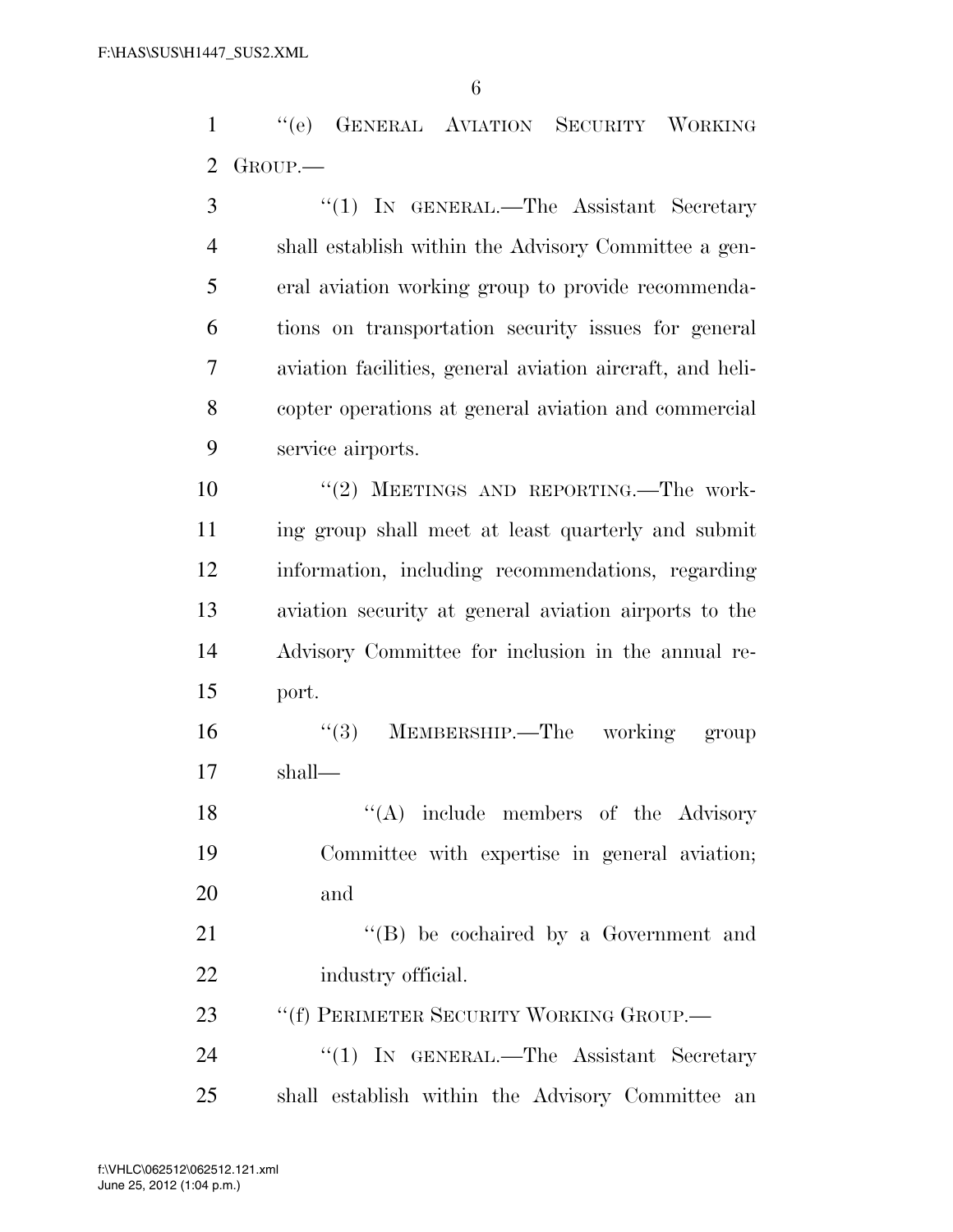airport perimeter security working group to provide

| $\overline{2}$ | recommendations on airport perimeter security and         |
|----------------|-----------------------------------------------------------|
| 3              | access control issues.                                    |
| $\overline{4}$ | "(2) MEETINGS AND REPORTING.—The work-                    |
| 5              | ing group shall meet at least quarterly and submit        |
| 6              | information, including recommendations, regarding         |
| 7              | improving perimeter security and access control pro-      |
| 8              | cedures at commercial service and general aviation        |
| 9              | airports to the Advisory Committee for inclusion in       |
| 10             | the annual report.                                        |
| 11             | $\lq(3)$ MEMBERSHIP.—The working group                    |
| 12             | shall—                                                    |
| 13             | "(A) include members of the Advisory                      |
| 14             | Committee with expertise in airport perimeter             |
| 15             | security and access control issues; and                   |
| 16             | "(B) be cochaired by a Government and                     |
| 17             | industry official.                                        |
| 18             | "(g) NONAPPLICABILITY OF FACA.—The Federal                |
|                | 19 Advisory Committee Act (5 U.S.C. App.) shall not apply |
| 20             | to the Advisory Committee or its working groups.          |
| 21             | "(h) DEFINITIONS.—In this section, the following          |
| 22             | definitions apply:                                        |
| 23             | "(1) ADVISORY COMMITTEE.—The term 'Advi-                  |
| 24             | sory Committee' means the Aviation Security Advi-         |
|                |                                                           |